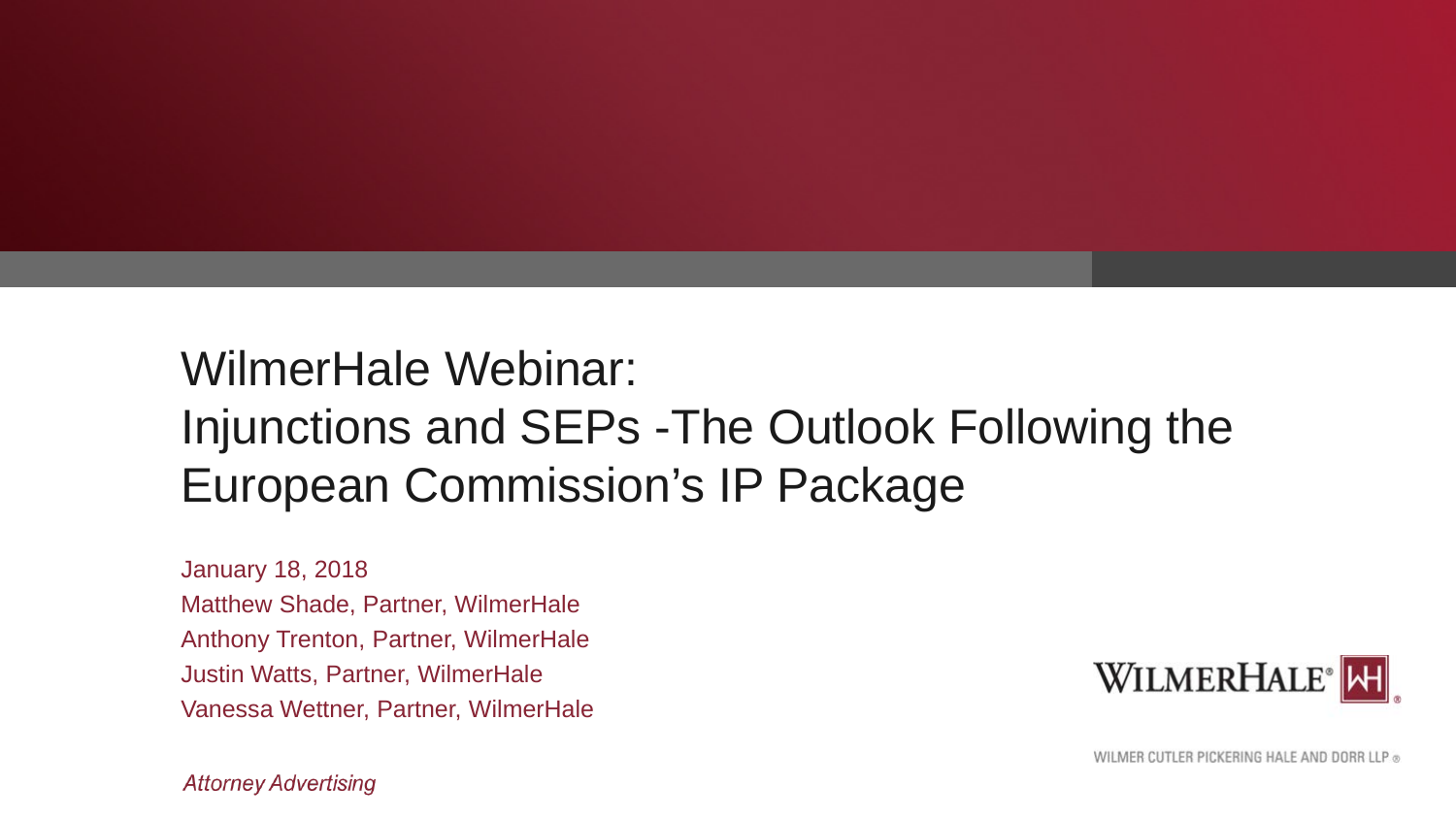



Matthew Shade Partner



Anthony Trenton Partner



Justin Watts Partner



Vanessa Wettner Partner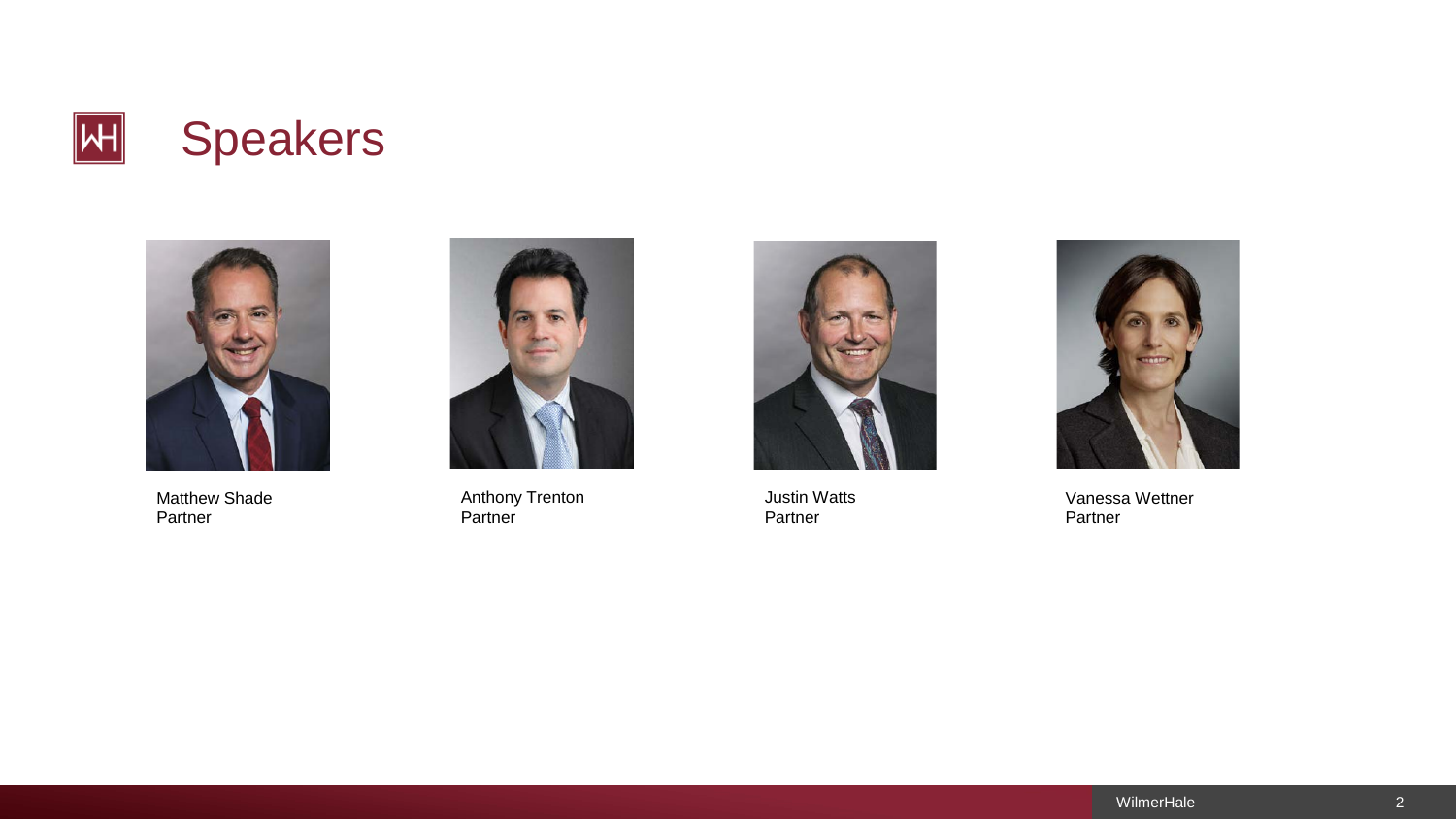#### Webinar Guidelines

- Participants are in listen-only mode
- Submit questions via the Q&A box on the bottom right panel
- Questions will be answered as time permits
- Offering 1.0 CLE credit in California and New York\*
- WebEx customer support: +1 888 447 1119, press 2

*\*WilmerHale has been accredited by the New York State and California State Continuing Legal Education Boards as a provider of continuing legal education. This program is being planned with the intention to offer CLE credit in California and non-transitional CLE credit in New York. This program, therefore, is being planned with the intention to offer CLE credit for experienced New York attorneys only. Attendees of this program may be able to claim England & Wales CPD for this program. WilmerHale is not an accredited provider of Virginia CLE, but we will apply for Virginia CLE credit if requested. The type and amount of credit awarded will be determined solely by the Virginia CLE Board. Attendees requesting CLE credit must attend the entire program.*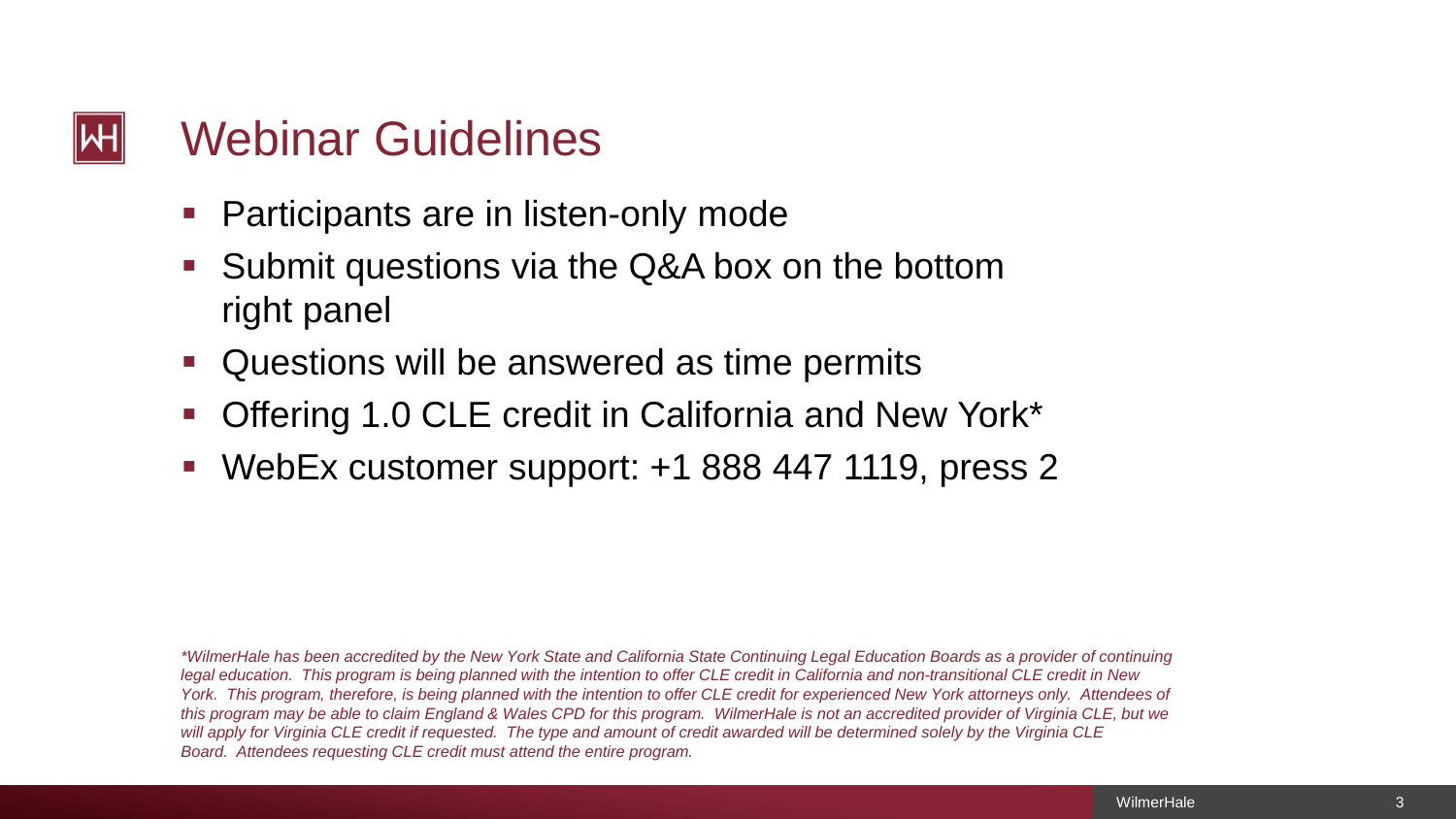## Injunctions and SEPs - The Outlook Following the European Commission's IP Package

- On November 29, 2017 the European Commission published a package of papers relating to IP, including:
	- Guidance on the EU IP Enforcement Directive
	- A "communication" setting out the EU approach to SEPs
- **The guidance on the IP Enforcement Directive relates to a number of** aspects, including the scope of injunctions (with a focus on internet intermediaries, but it is not limited to that)
- I In this webinar, we will discuss the current position in the UK and Germany relating to injunctions and SEPs, and the outlook following the EU IP Package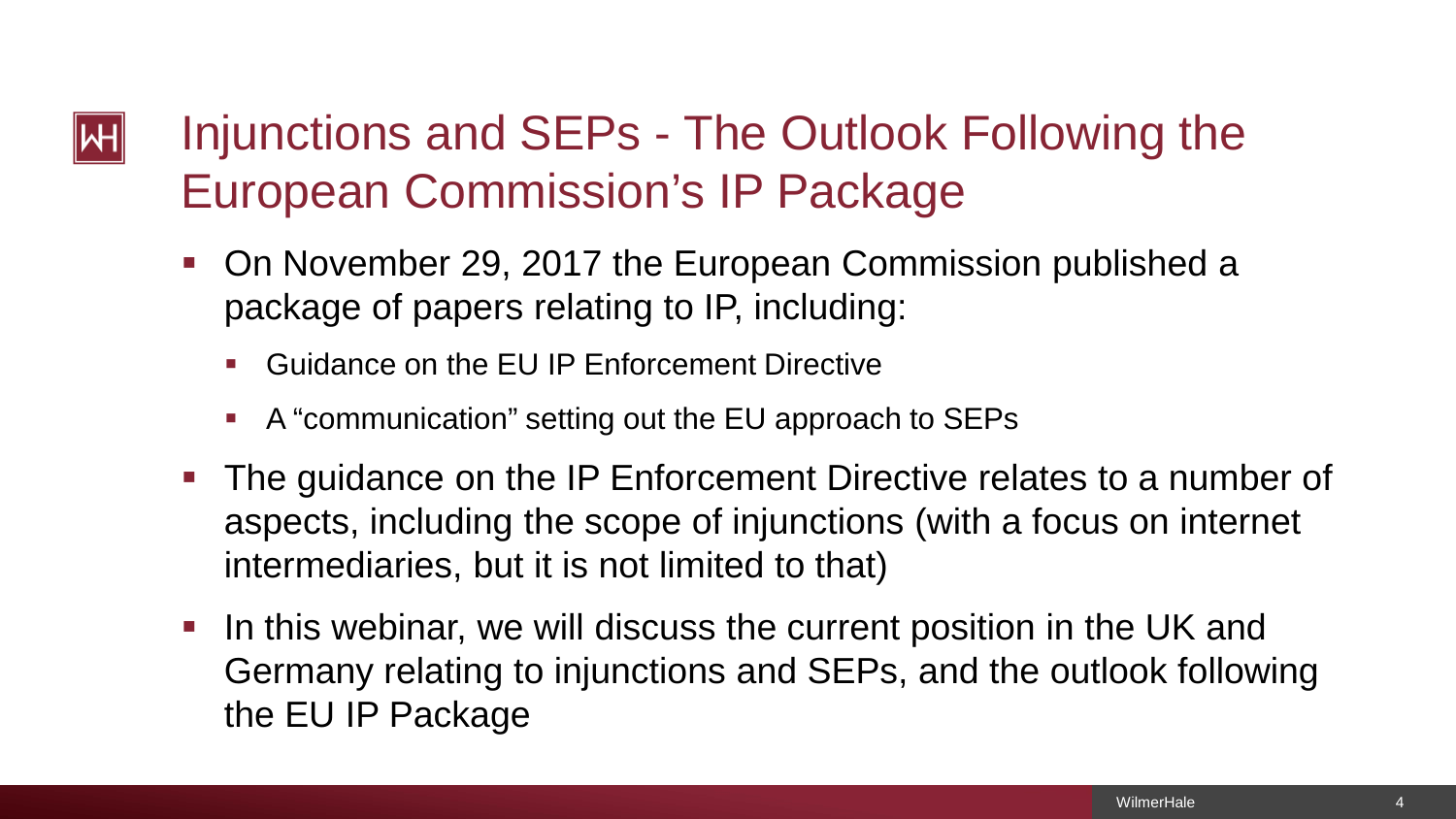## Injunctions in Europe

- **An injunction will generally follow a finding** of infringement
	- **There is no equivalent to eBay v. MercExchange**
- **In some jurisdictions historically judges have been** considered to have no discretion following a finding of infringement, in others (e.g. UK) injunctions are discretionary, but still usual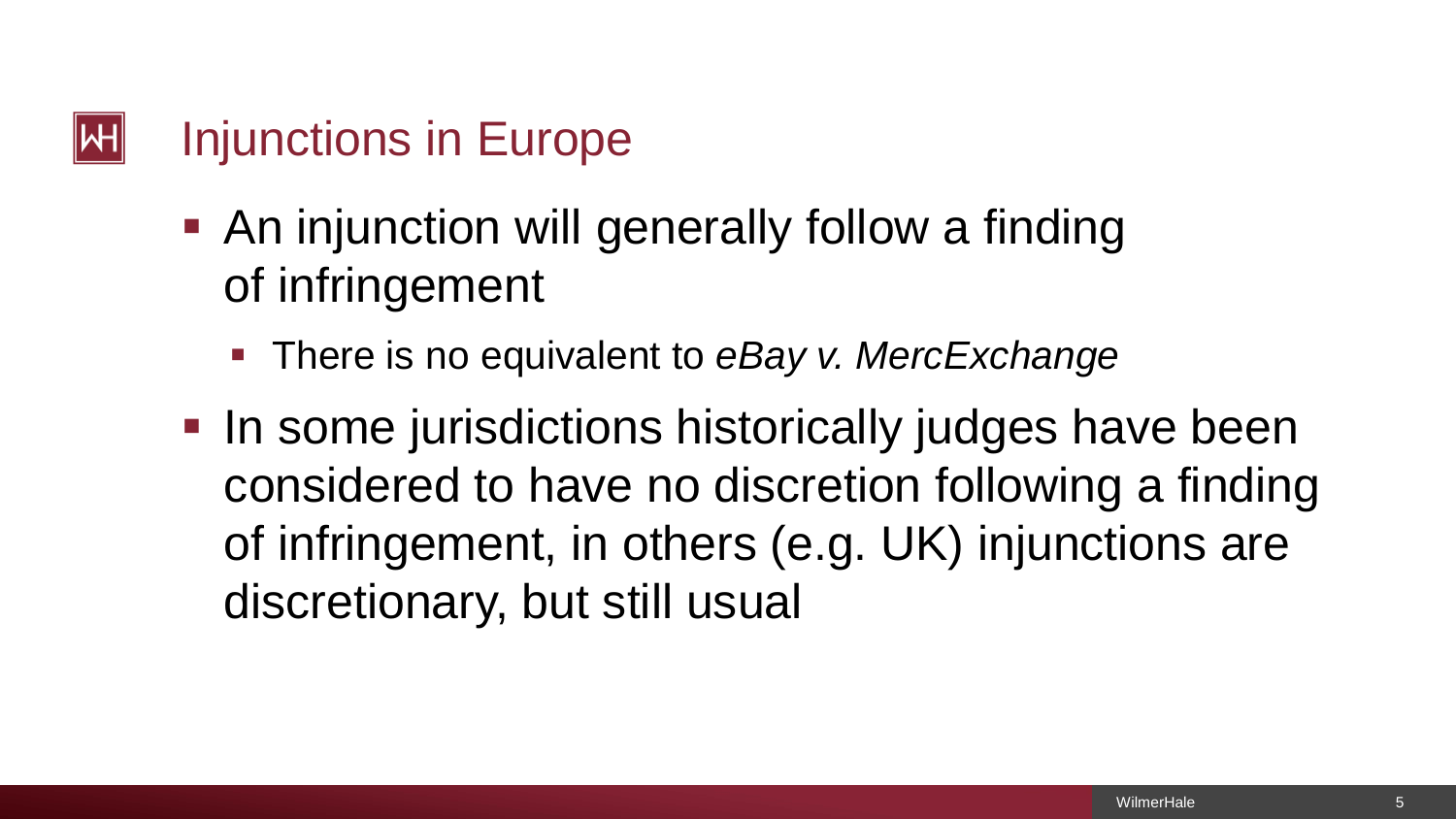## Injunctions in Europe

- **EU IP Enforcement Directive 2004/48/EC** 
	- Article 3
	- 1. Member States shall provide for the measures, procedures and remedies necessary to ensure the enforcement of the intellectual property rights covered by this Directive. Those measures, procedures and remedies shall be fair and equitable and shall not be unnecessarily complicated or costly, or entail unreasonable time-limits or unwarranted delays
	- 2. Those measures, procedures and remedies shall also be effective, proportionate and dissuasive and shall be applied in such a manner as to avoid the creation of barriers to legitimate trade and to provide for safeguards against their abuse
	- Article 11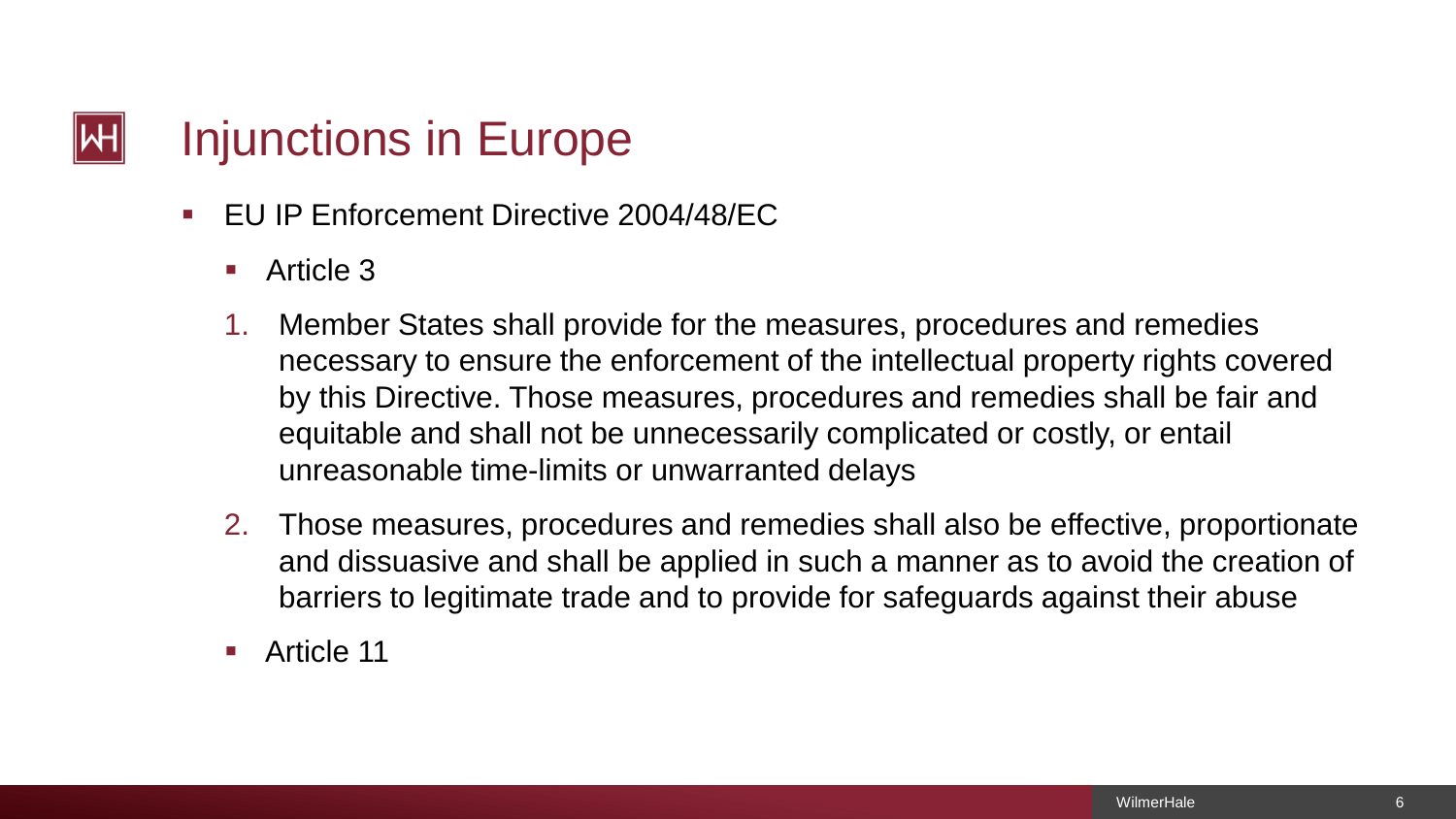

- "Discretionary" equitable remedy but not equivalent to analysis in U.S. following *eBay v. MercExchange*
- Refused where "grossly disproportionate" (*Navitaire Inc. v. Easyjet Airline* [2006] RPC 4 123, *Virgin Atlantic v. Premium Aircraft* [2009] EWCA Civ. 1513)
- Is it disproportionate "even having regard to the requirements of efficacy and dissuasiveness" (per Article 3)? – a heavy burden (*HTC Corporation v. Nokia Corporation* [2013] EWHC 3778 (Pat))
	- **Examples:** 
		- ‒ FRAND
		- ‒ Second medical use?
		- ‒ Only small proportion infringed
		- ‒ Breaches were historic and unlikely to recur
		- ‒ 400 seats permitted to be fitted on aircraft (in addition to 2800 already supplied) provided aircraft was flown on non-competing routes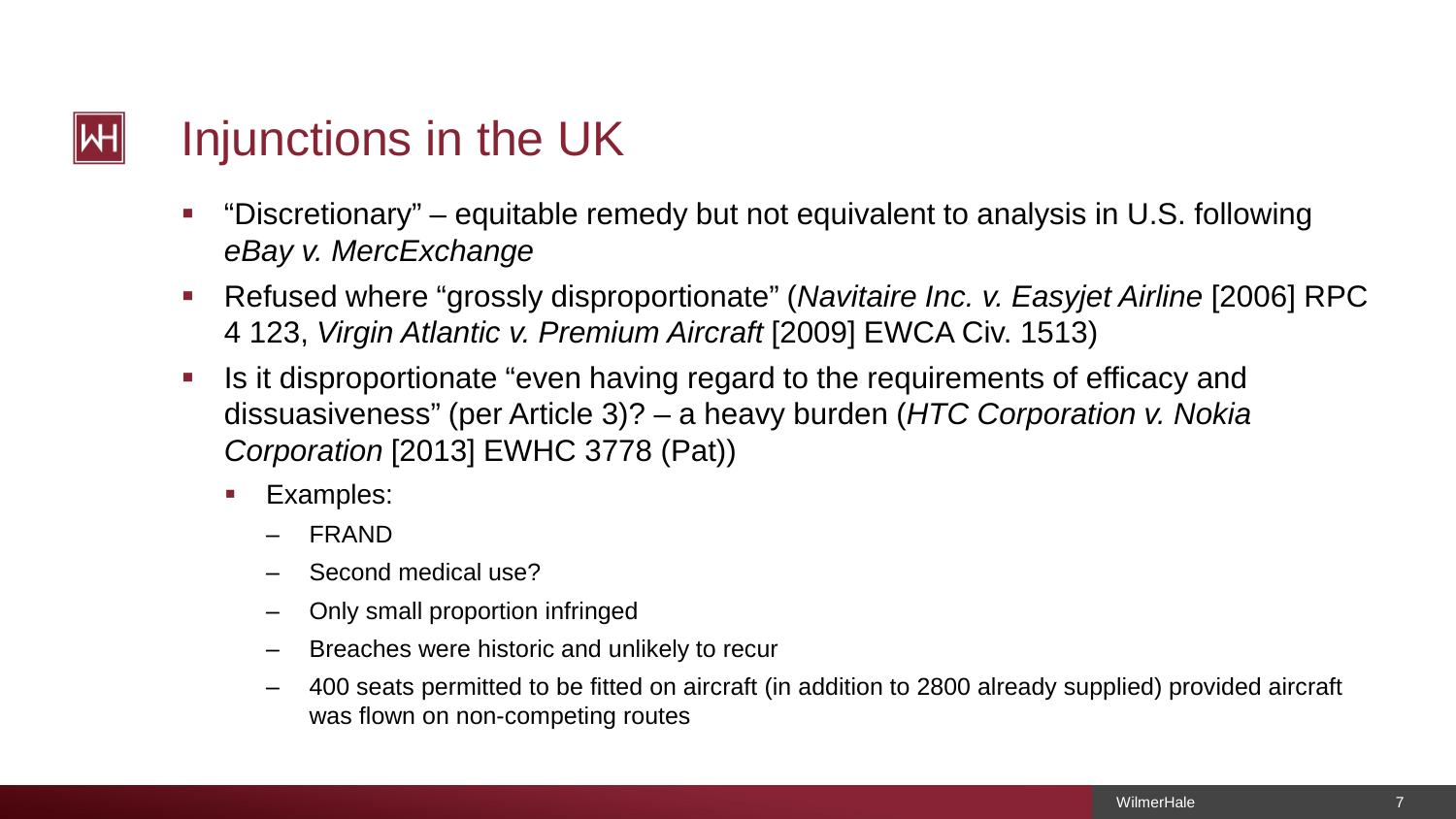#### Injunctions in Germany

- Under §139(1) Patent Act, historically has been interpreted to mean that injunctions should be granted following a finding of infringement (subject to the possibility of stays in some circumstances)
- **There are few exceptions:** 
	- SEPs
	- Emergency compulsory licence was granted in *Shionogi v Merck* and upheld by Bundesgerichtshof (X ZB 2/17), involving a life-saving drug
- **Inconsistency with the EU IP Enforcement Directive** 
	- The directive sets out a "minimum standard... and does not prevent Member States from laying down measures that are more protective" but CJEU leaves open the position if an exceptional case leads to an abuse of rights contrary to Article 3. *Stowarzyszenie 'Oławska Telewizja Kablowa'. v. Stowarzyszenie Filmowców Polskich* C-367/15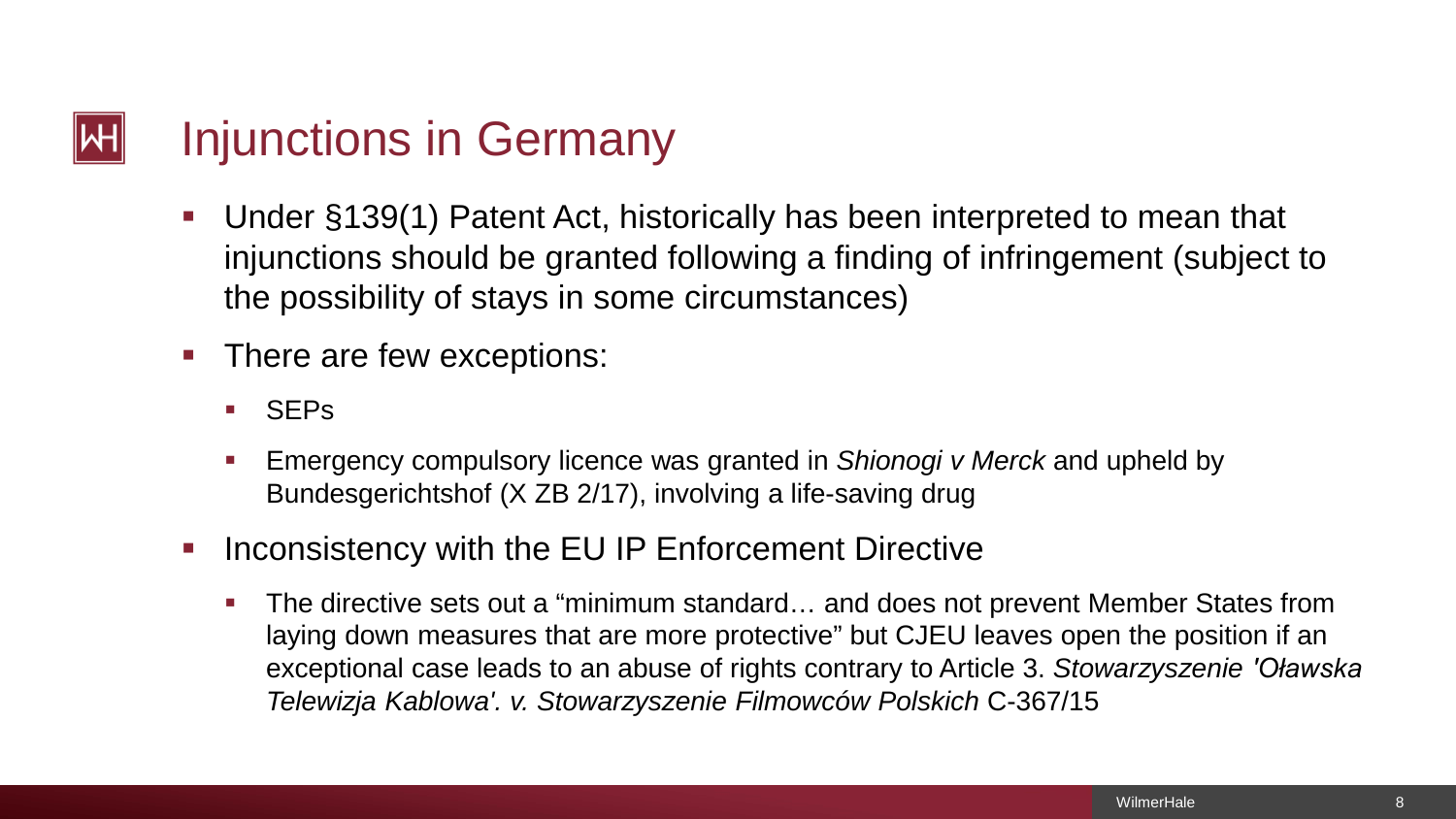### Injunctions – Guidance on IP Enforcement Directive

- Sets out a number of principles (some from *UPC Telekabel Wien v. Constantin Film Verleih* C-314/12):
	- Must take into account the characteristics of case, proportionality, Article 3 of IPED and Charter of Fundamental Rights
	- Should not go beyond what is appropriate and necessary to prevent infringement
	- If can be sufficient to make difficult or seriously discourage, without complete cessation
	- **Must not require unbearable sacrifices**
	- **Must not unnecessarily affect third parties**
- No proposal for new legislation, but …
- **Enforcement proceedings under A.258 Treaty on the Functioning of the European** Union (TFEU)
- More targeted guidelines to be published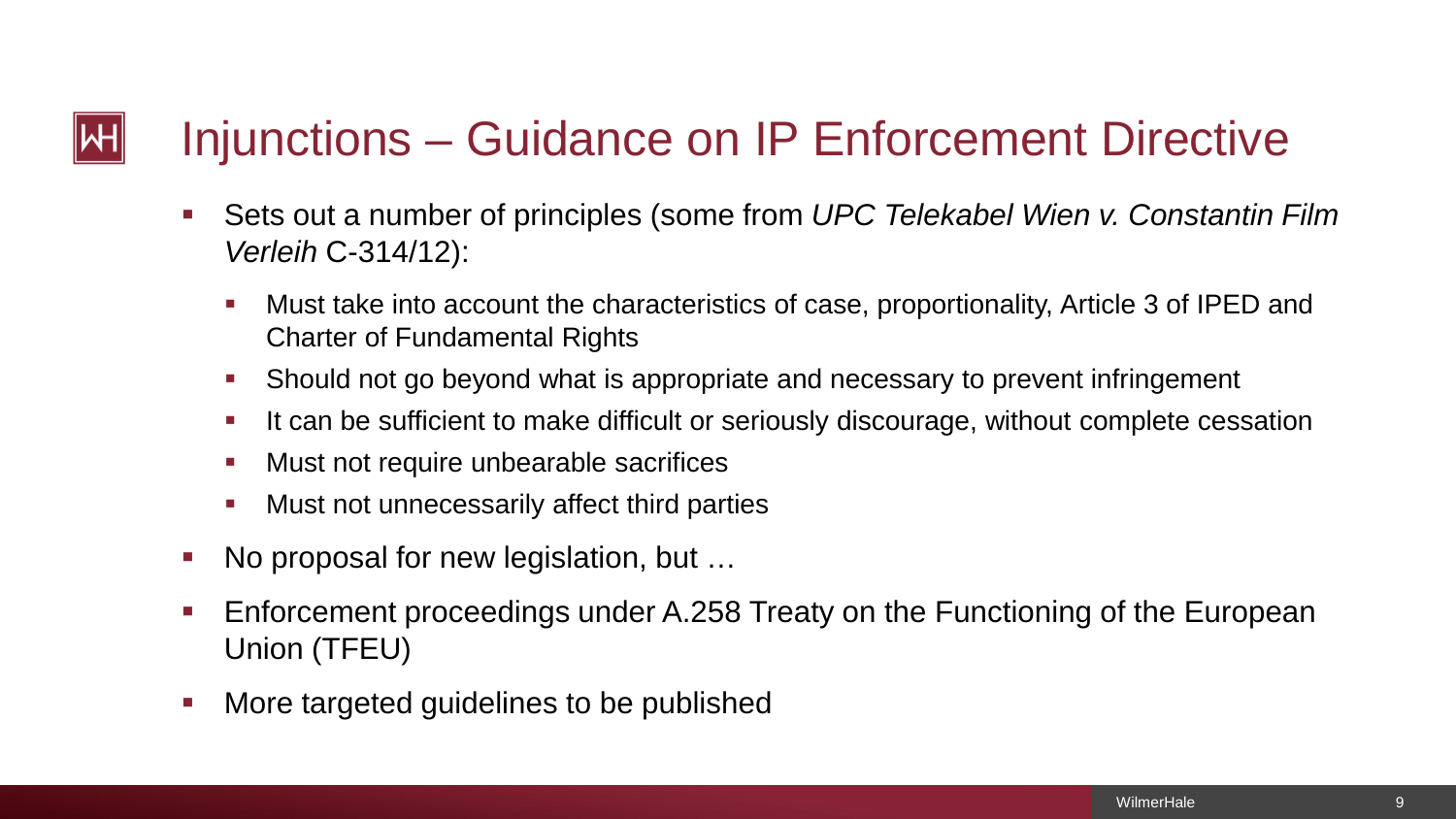#### Standard Essential Patents – Recap of *Huawei v. ZTE* C-170/13 ΝΗ

- Sets out the steps needed to be taken by patent holder and implementer to avoid or rely on abuse of a dominant position under Article 102 TFEU
	- SEP holder must inform implementer about infringement (identifying SEP, and explaining how infringed)
	- Implementer must express willingness to take a FRAND licence
	- SEP holder must make specific written offer (including the details of royalty and how calculated)
	- Implementer must respond diligently, making specific written counteroffer (if it rejects offer)
	- Implementer must immediately provide security if its counteroffer is rejected
	- Implementer may challenge validity and essentiality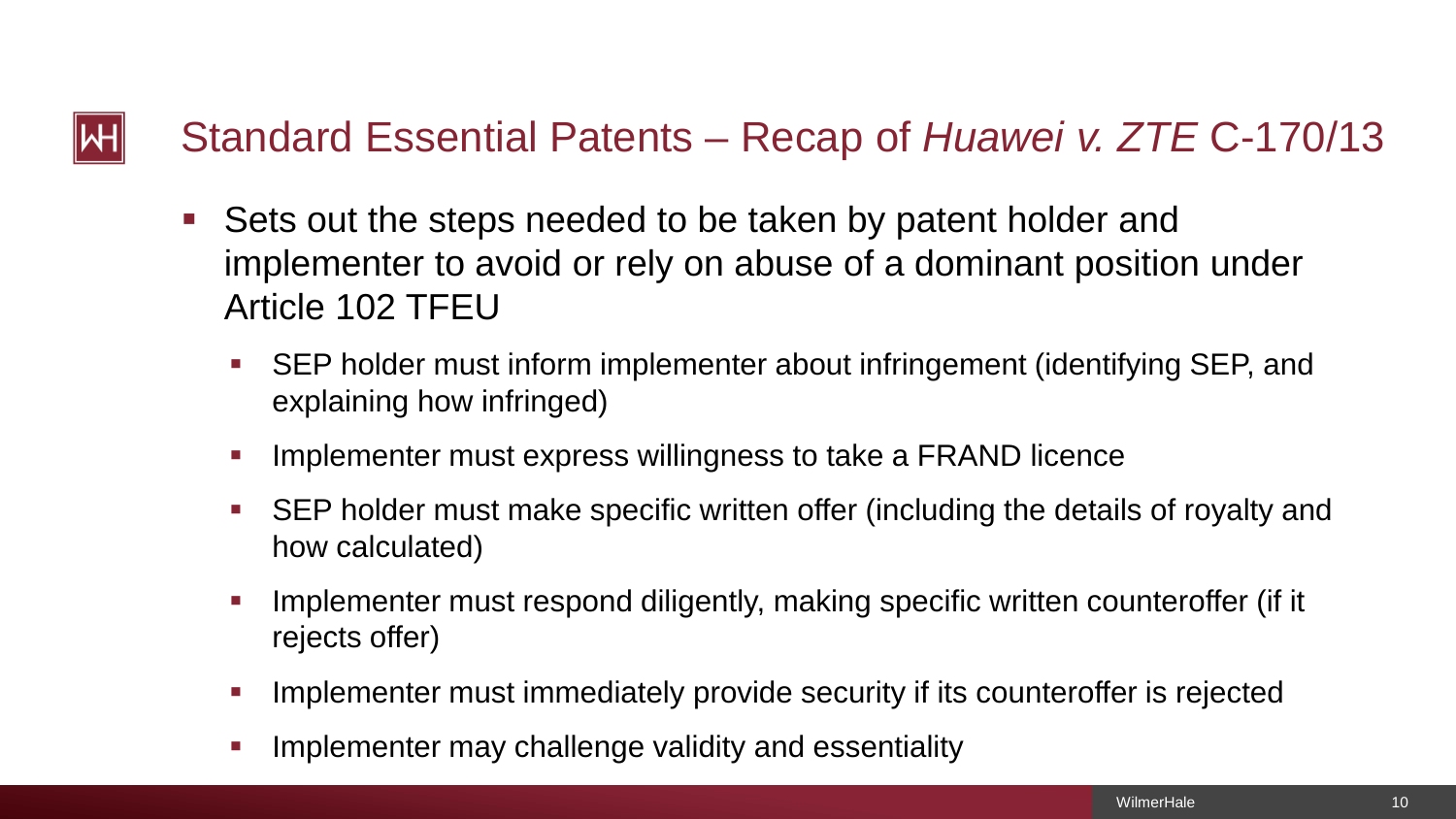## SEPs in the UK

- *Unwired Planet v. Huawei,* English Patents Court, [2017] EWHC 711 (Pat) (appeal to be heard in May 2018)
	- Flexible approach to *Huawei v ZTE* framework, allowing parties to negotiate freely (within reason)
		- Breaches of *Huawei v. ZTE* framework do not necessarily lead to an abuse of a dominant position
	- **FRAND declaration is contractually enforceable**
	- There is only one set of FRAND terms (i.e. not a range, cf. *TCL v. Ericsson* in U.S.*)*
	- Parties need not make FRAND offers, but must adopt a "FRAND approach"
	- **FRAND royalty rate was based on benchmarks derived from comparable licence** agreements; a top-down analysis was used as a cross-check
	- **The only FRAND licence, in that case, was to a global portfolio**
	- "Non-Discrimination" limb did not add much, as benchmarks were based on comparable licences and were applicable to all licensees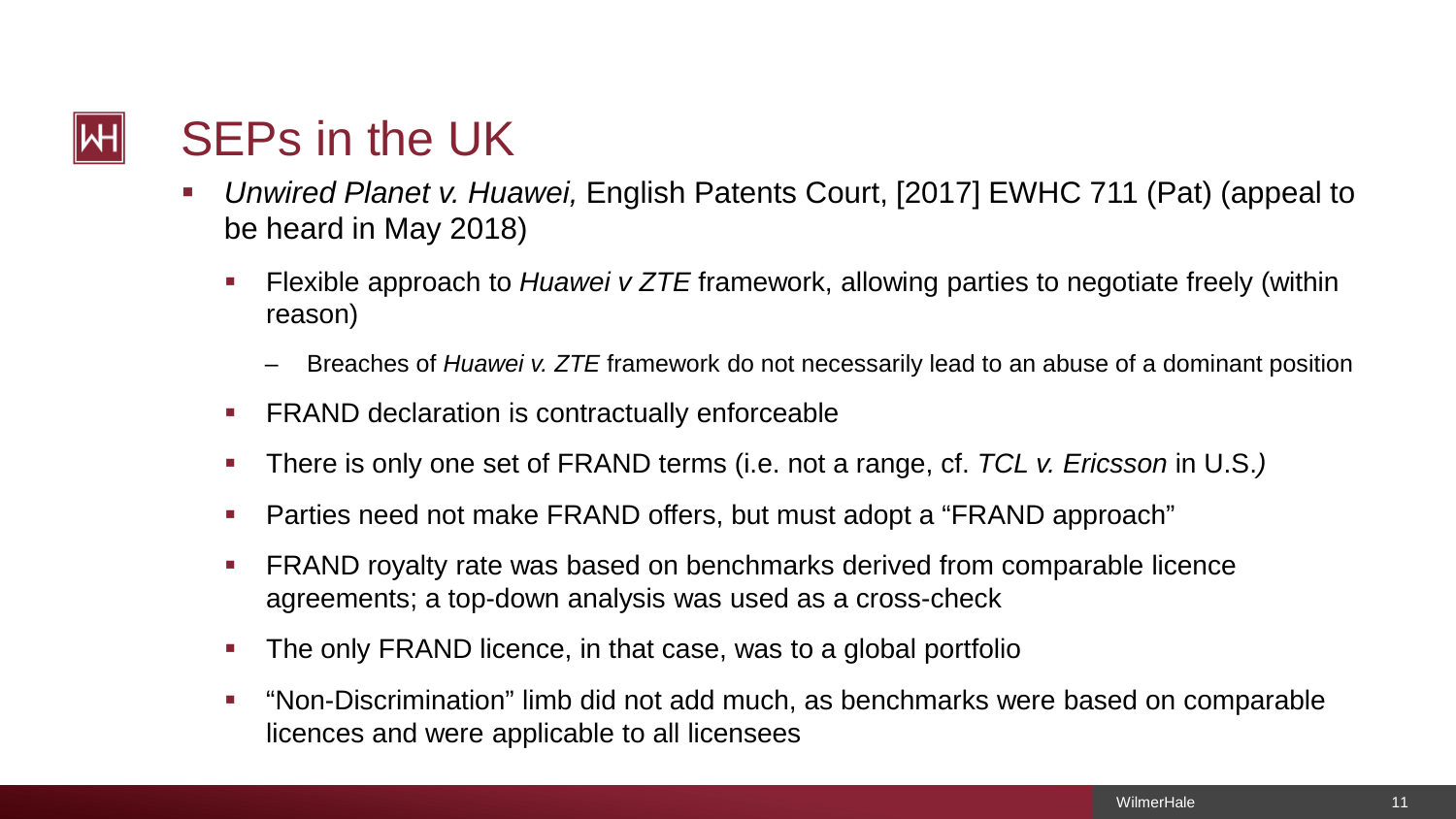

- *Sisvel v Haier*, Higher Regional Court of Düsseldorf, I-15 U 66/15, March 2017
	- Injunction proceedings (appeal pending before Bundesgerichtshof, KZR 36/17)
	- Gives further guidance on application of *Huawei v ZTE*
	- **Patent holder must give notice; the time for implementer to respond will depend on** circumstances of the case (including extent of information given)
	- If subsequent offer made by patent holder is not FRAND, implementer is under no obligation to make a counteroffer
	- **Patent holder's offer was not FRAND as it was not non-discriminatory:** 
		- ‒ Compared with other licences under the same patent
		- ‒ Dismissed arguments justifying differences based on first mover advantage, quick conclusion of agreement or down payment
		- Patent holder can remedy the position after the hearing by making a new FRAND offer, that will need to be accepted by the implementer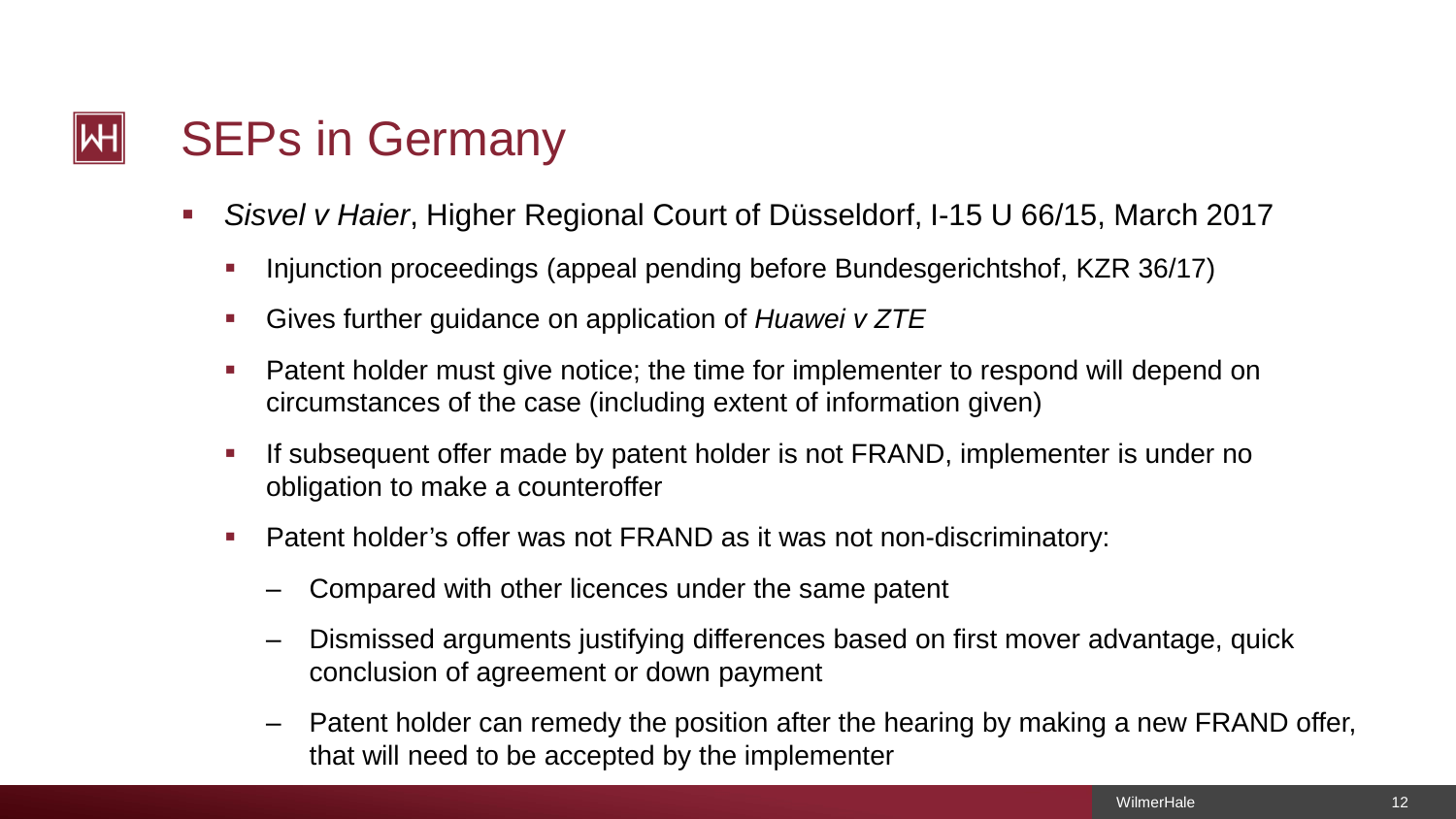### European Commission Guidance on SEPs

- Guidance on three main aspects:
	- **Transparency of information about SEPs**
	- **FRAND licensing principles**
	- **Enforcement**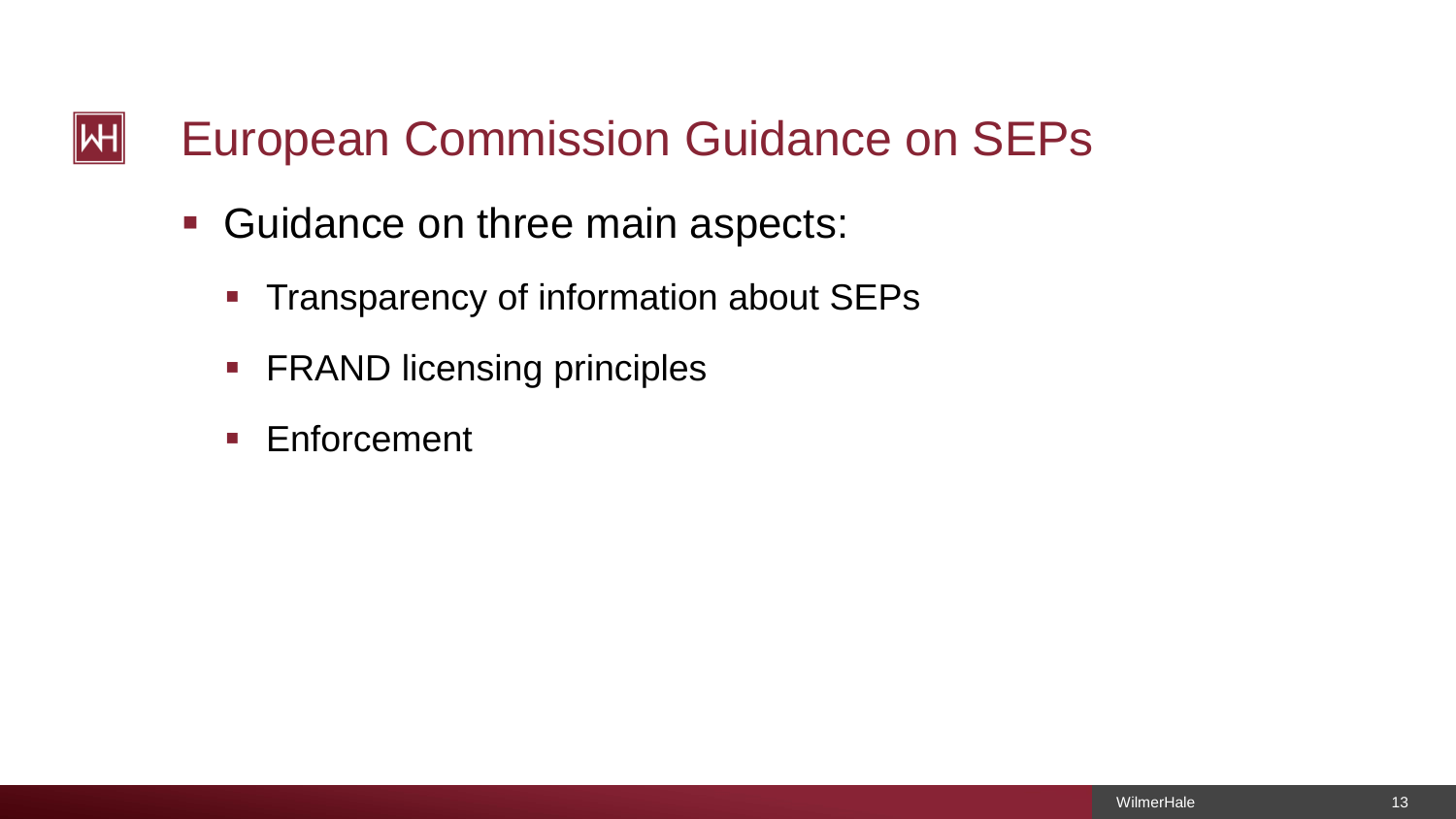## European Commission Guidance on SEPs: Transparency

- **SSO Databases** 
	- Improve searchability, in particular based on standardisation projects
	- **Remove duplications and flaws**
	- **Links to Patent Office databases**
- **Declarations of Essentiality** 
	- Review of declarations at time of (i) adoption of standard, and (ii) when patent is granted (incentivize with fees?)
	- Declarations should refer to section of standard and patent family and identify contact at owner/licensor
	- **Encourage reporting of decisions on SEPs**
	- Independent checks of essentiality (but limited: e.g. only on request, and one check per patent family)
		- ‒ Commission to launch pilot project
	- Will SSOs and SEP holders take pre-emptive action?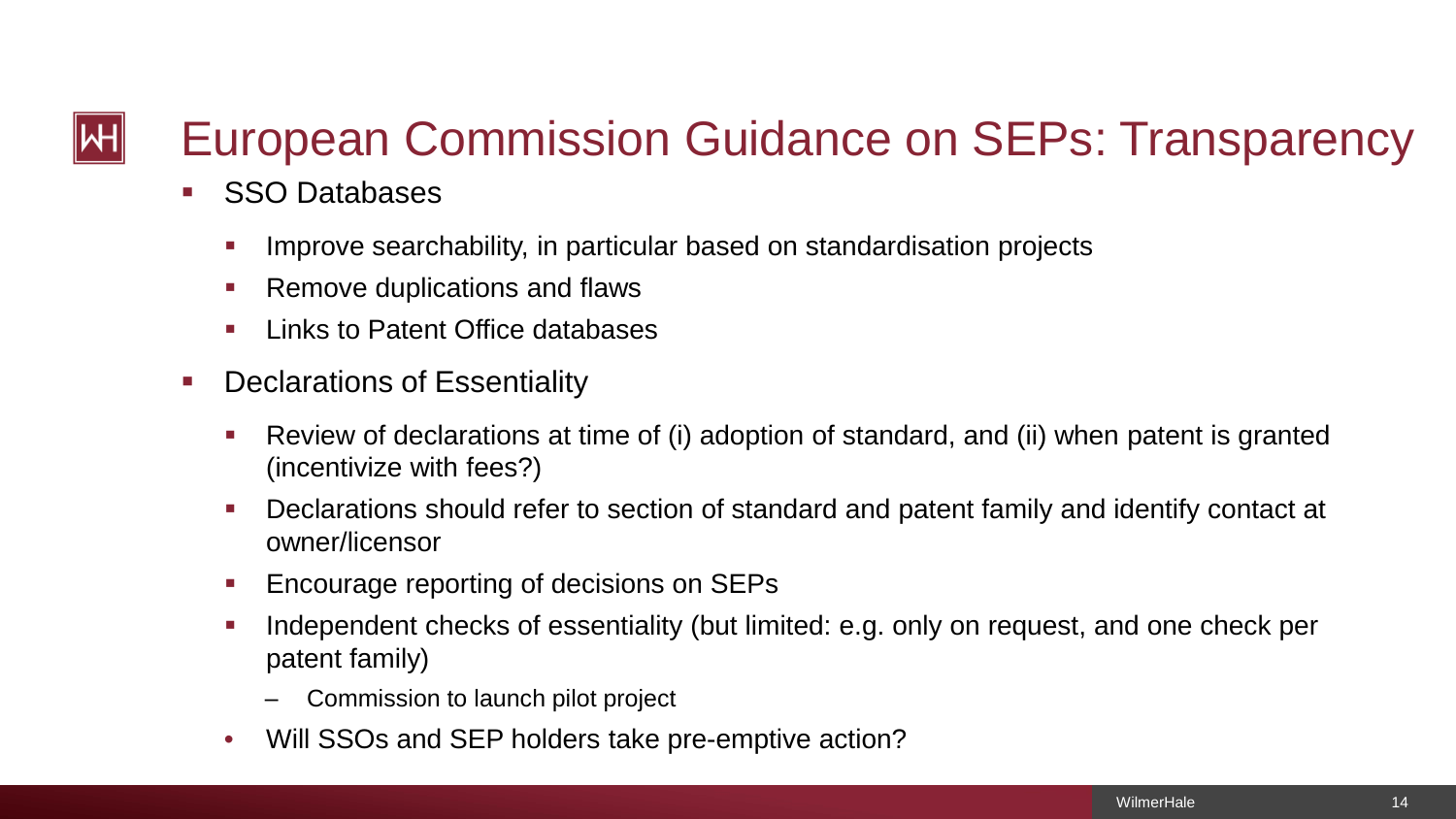# $|\!|\mathsf{H}|\!|$

## European Commission Guidance on SEPs: Licensing Principles

- Terms must relate to economic value of technology, but should not include any element of value resulting from inclusion in standard *[English court took a different position]*
- Present value added of patented technology, discounted over time
	- Value should be irrespective of market success of product that is unrelated to patented technology
- Avoid royalty stacking by taking into account reasonable aggregate rate
	- "an individual SEP cannot be considered in isolation"
- **Patent pools and other licensing platforms encouraged**
- Commission will monitor licensing practices, in particular in IoT sector
	- Expert group to be set up to gather industry practice and expertise on FRAND licensing
- No statement on where in supply chain FRAND licences should be available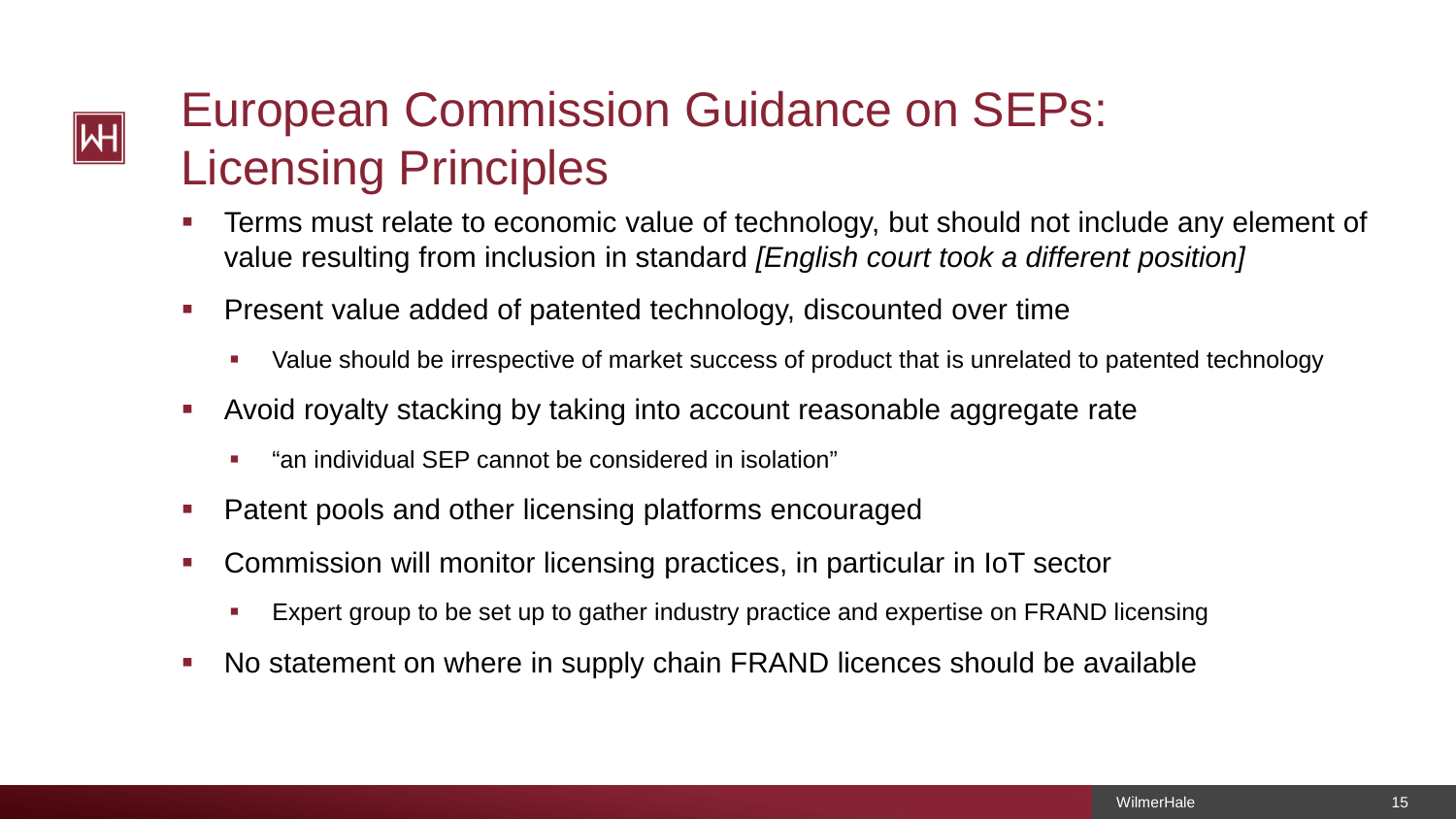## European Commission Guidance on SEPs: Enforcement

- **Elaboration of** *Huawei v. ZTE* principles:
	- Patent holder to provide sufficiently detailed and relevant information on: essentiality, alleged infringement, proposed royalty calculation and nondiscrimination element
	- **IMPLEMENTER 10 META CONCLETE AND SPECIFIC COUNTERPTION IN A FIGURE 10 MILE 10 MILE 10 MILE 10 MILE 10 MILE 10** explanation of its exact use of the standard in the specific product
		- Implementer should not generally refer to third party determination, but the willingness of the parties to submit to binding third-party FRAND determination is an indicator of FRAND behaviour
	- Time for making counteroffer depends on information given by patent holder
	- Security should be at a level that discourages hold-out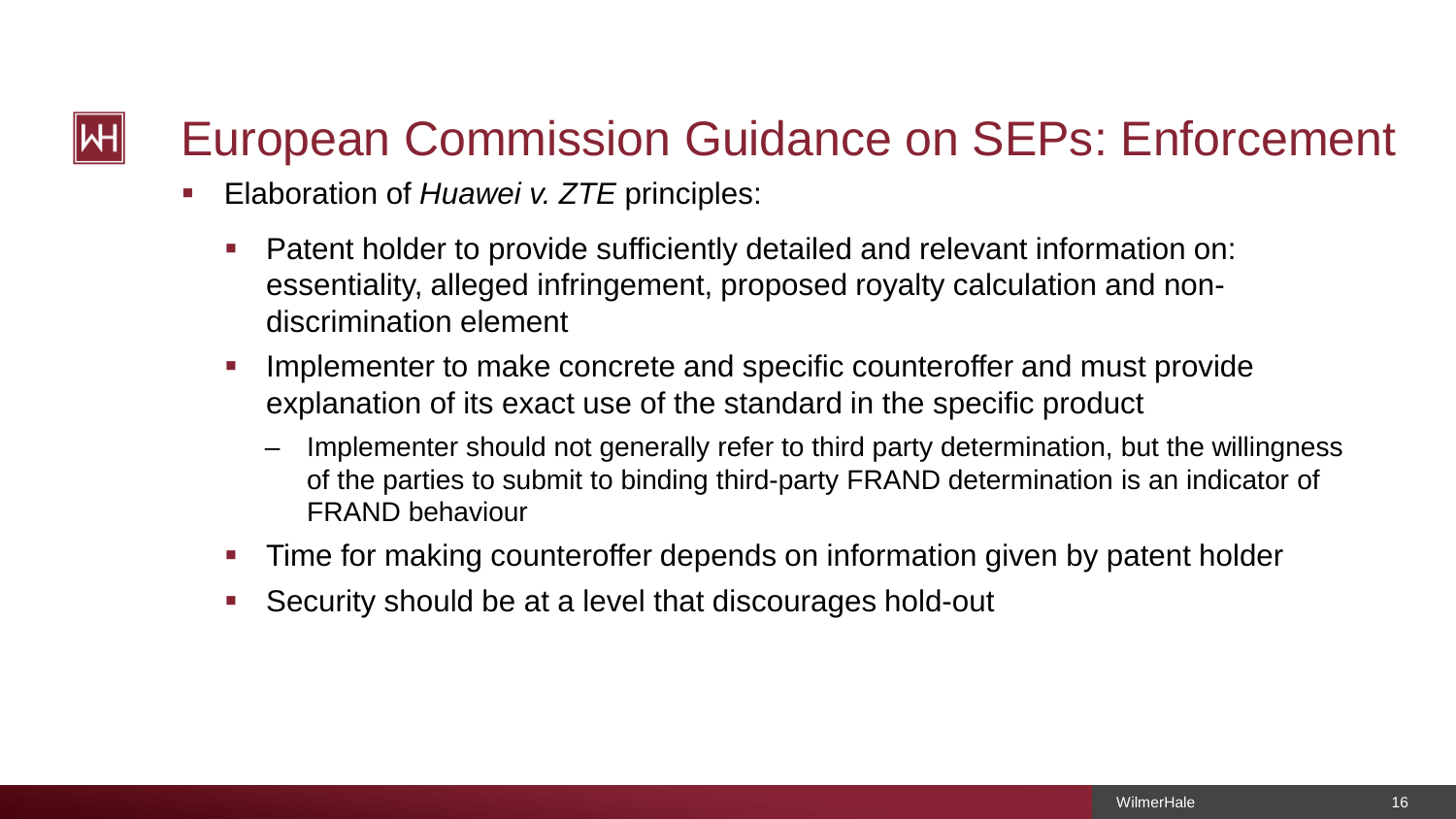## European Commission Guidance on SEPs: Enforcement

- **Injunctive relief and damages** 
	- Proportionality assessment is required when ordering injunctions, applying A.3(2) of the IP Enforcement Directive, consideration should be given to:
		- The relative relevance of the disputed technology for the application in question
		- The potential spill-over effect of an injunction on third-parties
	- Commission will support an exchange of best practice by stakeholders and experts on the calculation method of damages in SEP cases
- **EXECUTE:** Litigation on the basis of patent portfolios
	- The Commission is to work with stakeholders to develop consistent methodologies to facilitate efficient SEP dispute resolution (e.g. sampling)
- Patent assertion entities and SEPs
	- Commission to monitor impact of PAEs on the SEP licensing market in Europe, particularly once the Unitary Patent is operational. It states that increased transparency and predictability, and the application of proportionality, will provide safeguards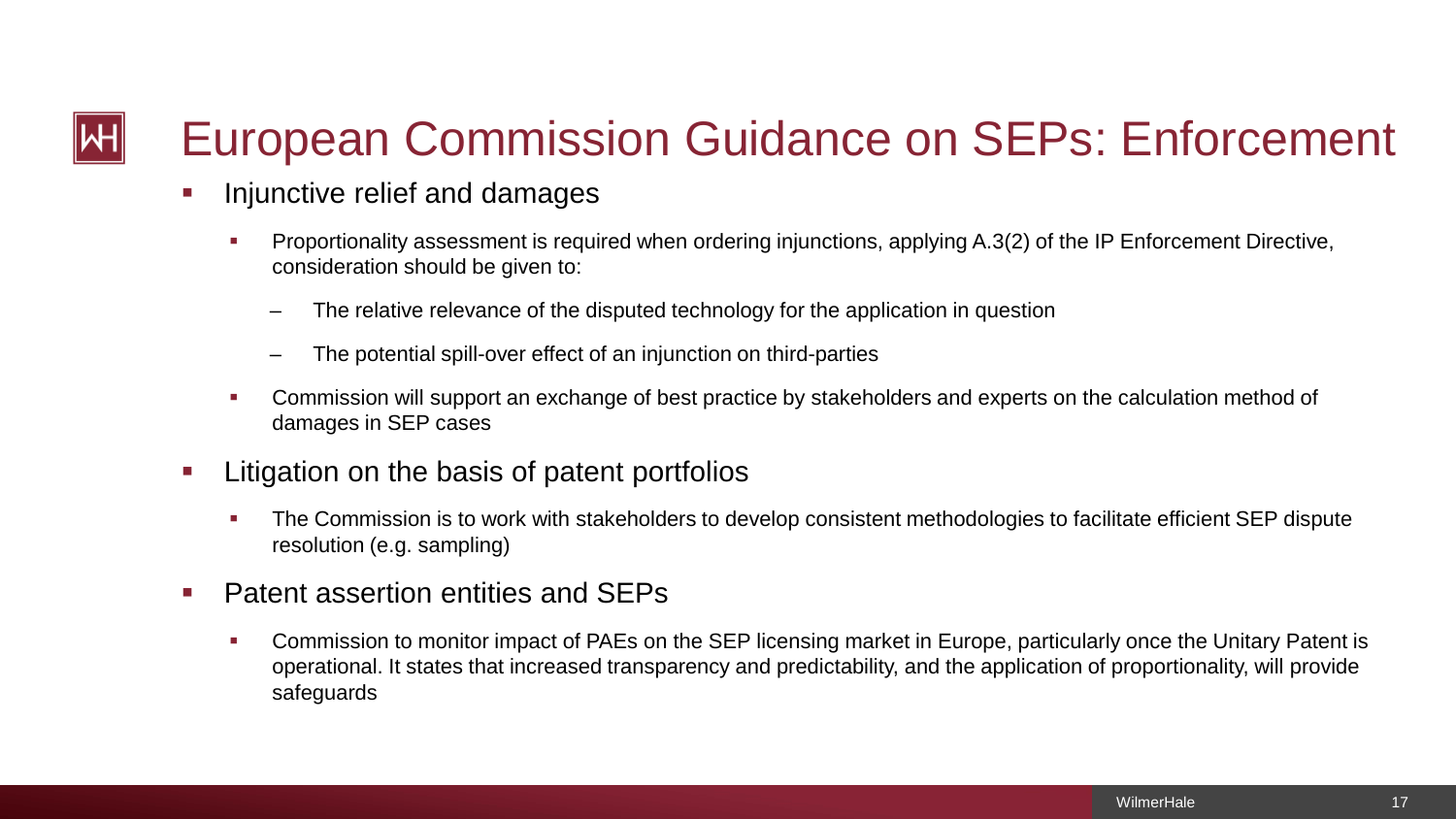

- European Commission has set out detailed guidance re SEPs and made clear statements about the proportionality of injunctions
- If has decided not to legislate further, for now
	- **IP Enforcement Directive is 'fit for purpose'**
- In the meantime, SSOs such as ETSI appear reluctant to adopt a number of the suggestions relating to SEPs, as not inclined to be involved in policing essentiality and defensive about existing transparency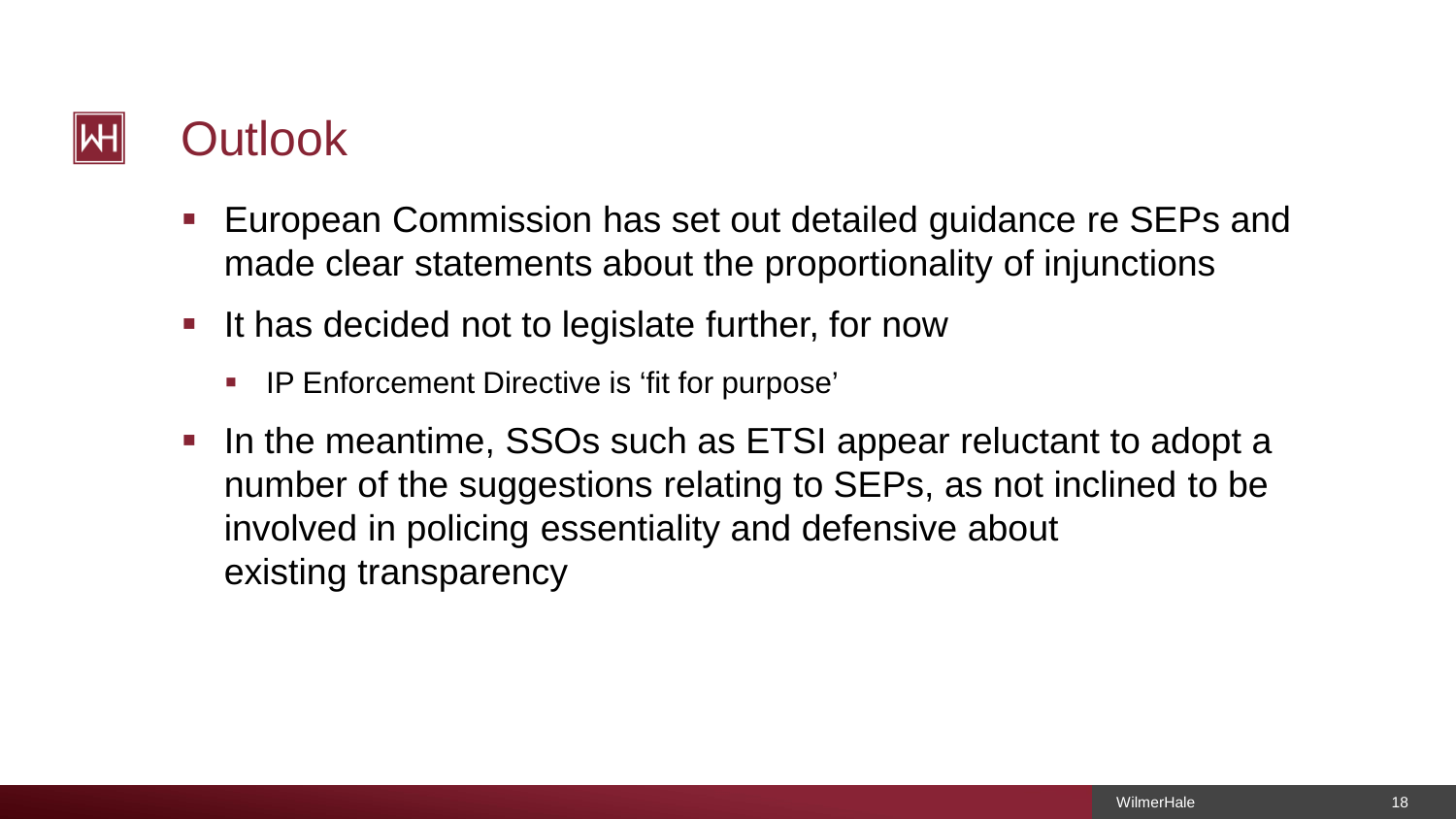### **Outlook**

- The Commission will be monitoring SEP licensing markets and "assess need for further measures"
- It is also setting up an expert group, and a pilot project to determine essentiality
	- The use licence v. licence for all debate remains open
- Also, the Commission expects its guidance on IP Enforcement Directive to be followed
	- It will "inform and contribute to the Commission's enforcement policy under Article 258 TFEU". If no change, in future years, Commission could bring enforcement proceedings.
	- **Further targeted guidelines to be published**
- **Naking your voice heard continues to be important**